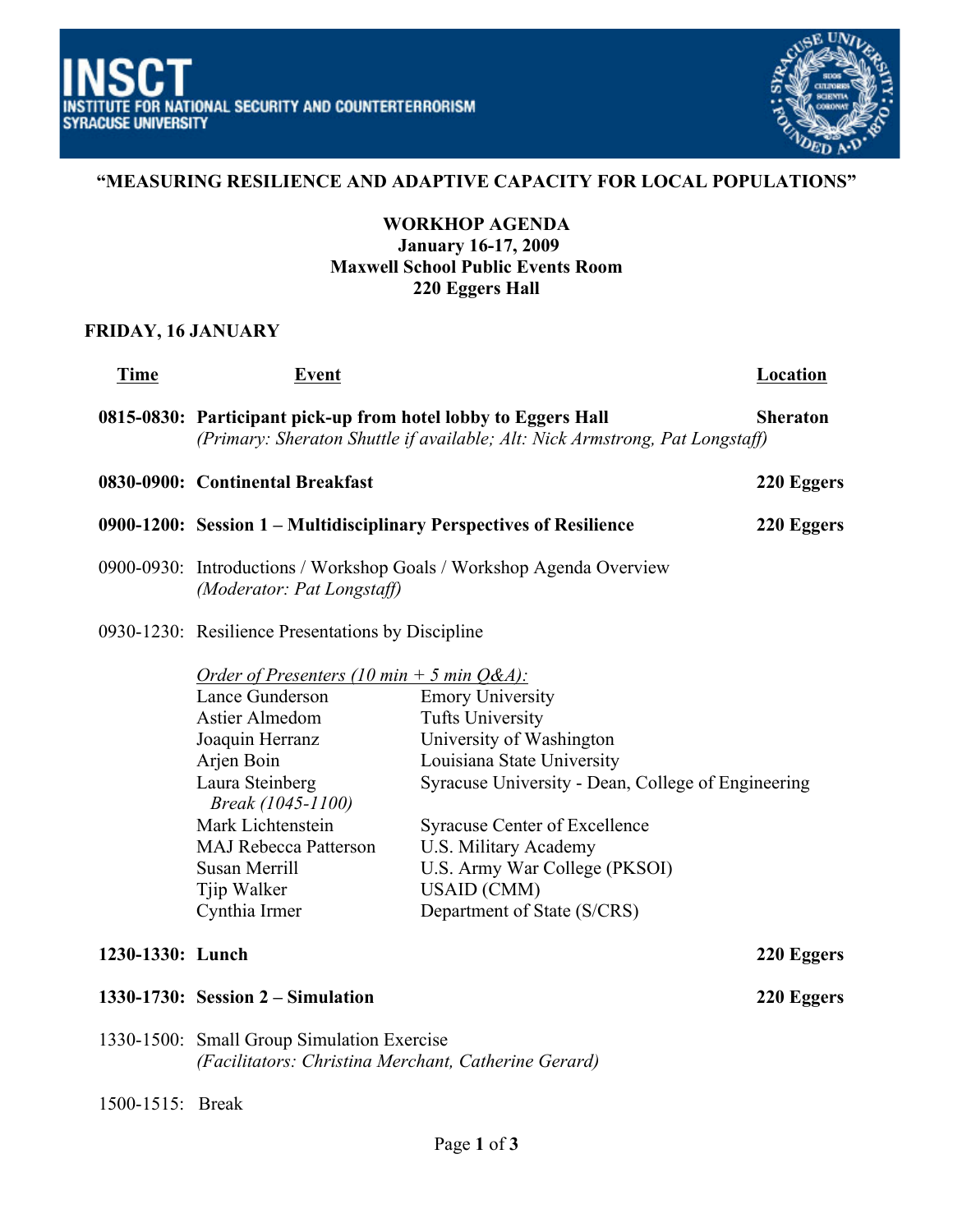

# **FRIDAY, 16 JANUARY (continued)**

|                    | 1515-1545: Small Group Back-Briefs: Recommendations, Approaches, and Indicators of Resilience                                 |
|--------------------|-------------------------------------------------------------------------------------------------------------------------------|
|                    | 1545-1700: Small Group Discussions: Identification of Resilience Factors<br>(Moderator: Pat Longstaff)                        |
|                    | 1700-1730: Plenary Group Discussion on Interdisciplinary Collaboration<br>(Moderators: Chris Merchant, Catherine Gerard)      |
|                    | 1730-1800: Participants return to hotel lobby<br>(Primary: Sheraton Shuttle if available; Alt: Nick Armstrong, Pat Longstaff) |
| 1830-1930: Dinner* | "Rachel's" – The Sheraton<br>(See selections on following page)                                                               |

# **SATURDAY, 17 JANUARY**

| <b>Time</b> | Event                                                                                                                                            | Location        |
|-------------|--------------------------------------------------------------------------------------------------------------------------------------------------|-----------------|
|             | 0815-0830: Participant pick-up from hotel lobby to Eggers Hall**<br>(Primary: Sheraton Shuttle if available; Alt: Nick Armstrong, Pat Longstaff) | <b>Sheraton</b> |
|             | 0830-0900: Continental Breakfast                                                                                                                 | 220 Eggers      |
|             | 0900-1100: Session 3 – Future Agenda for Resilience Research<br>(Moderator: Pat Longstaff)                                                       | 220 Eggers      |
|             | 0900-1000: Framework Building                                                                                                                    |                 |
|             | 1000-1045: Setting the Agenda: Identification of Case Studies, Resources, People, Publication Ideas                                              |                 |
|             | 1045-1100: Closing Remarks                                                                                                                       |                 |
|             | 1100-1130: Participants returns to hotel lobby<br>(Primary: Sheraton Shuttle if available; Alt: Nick Armstrong, Pat Longstaff)                   |                 |
|             | 1130-UTC: Sheraton Airport Shuttle (as needed)                                                                                                   |                 |